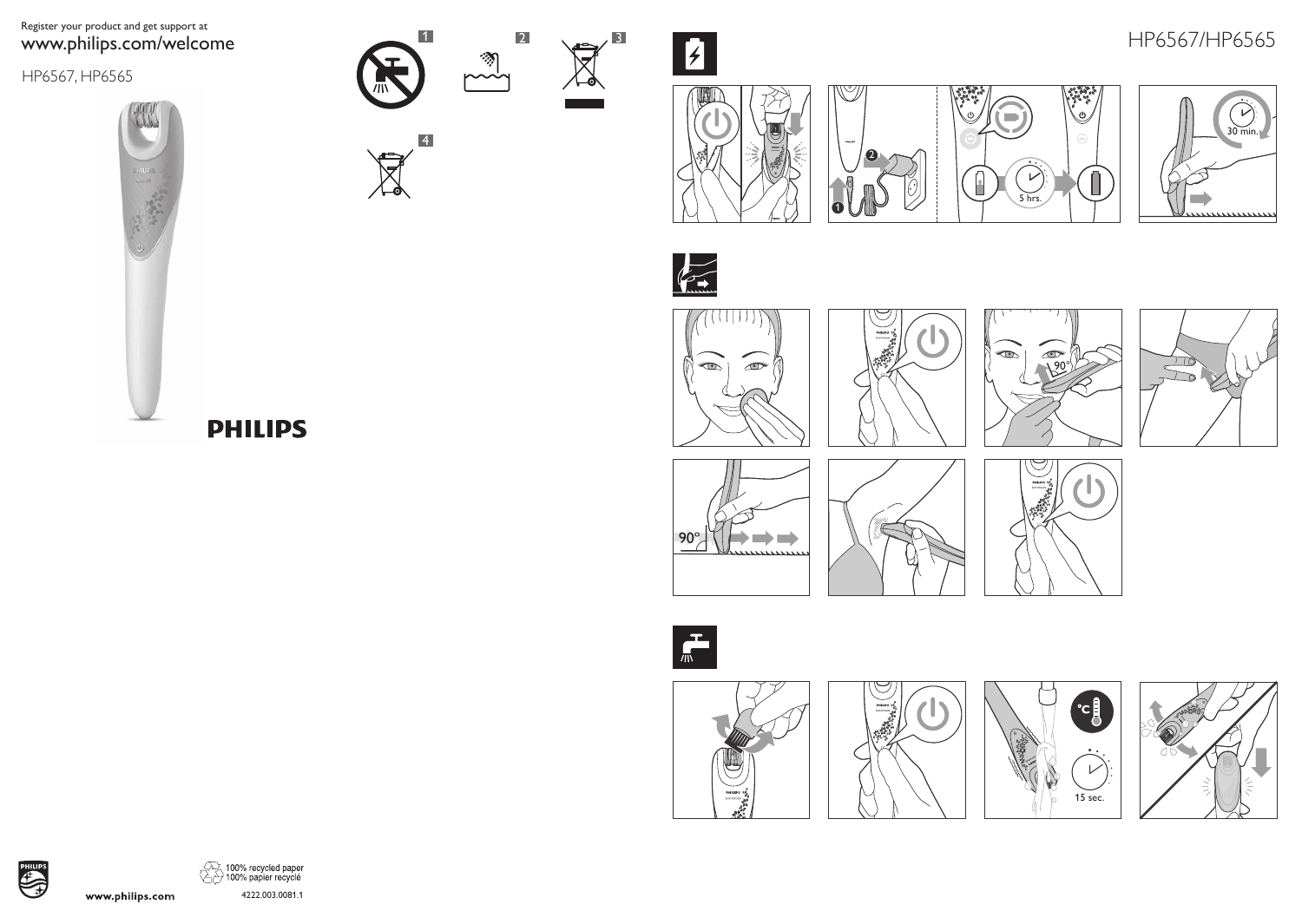# **ENGLISH**

#### **Introduction**

Congratulations on your purchase and welcome to Philips! To fully benefit from the support that Philips offers, register your product at **www.philips.com/ welcome.**

#### **Important**

Read this important information carefully before you use the delicate area epilator and save it for future reference.

### **Danger**

- Keep the adapter dry (Fig. 1).
- If you charge the epilator in the bathroom, do not use an extension cord.

### **Warning**

- Do not use the appliance if it is damaged.
- The adapter contains a transformer. Do not cut off the adapter to replace it with another plug, as this causes a hazardous situation.
- This appliance can be used by children aged from 8 years and above persons with reduced physical, sensory or mental capabilities or lack experience and knowledge if they have been given supervision or instruction concerning use of the appliance in a safe way and understand the hazards involved. Children shall not play with the appliance. Cleaning and user maintenance shall not be made by children without supervision.
- Only use the epilator in combination with the adapter supplied.

### **Caution**

- The epilator is intended for epilating delicate areas such as the bikini area, bikini line, underarms and lower face.
- For hygienic reasons, the epilator should only be used by one person.
- To prevent damage and injuries, keep the epilator away from scalp hair, eyebrows, eyelashes, clothes, threads, cords, brushes etc.
- Always check the appliance before you use it. Do not use an appliance, adapter or any other part if it is damaged, as this may cause injury. Always replace a damaged adapter or part with one of the original type.
- Do not use the epilator on irritated skin or skin with varicose veins, rashes, spots, moles (with hairs) or wounds without consulting your doctor first. People with a reduced immune response or people who suffer from diabetes mellitus, haemophilia or immunodeficiency should also consult their doctor first.
- Your skin may become a little red and irritated the first few times you use the epilator. This phenomenon is absolutely normal and disappears. As you epilate more often, your skin gets used to epilation, skin irritation decreases and regrowth becomes thinner and softer. If the irritation has not disappeared within three days, we advise you to consult a doctor.
- To prevent from burning, do not clean the epilator with water that is hotter than shower temperature (max. 40°C).
- Never use compressed air, scouring pads, abrasive cleaning agents or aggressive liquids such as petrol or acetone to clean the appliances.

### **Electromagnetic fields (EMF)**

This Philips epilator complies with all applicable standards and regulations regarding exposure to electromagnetic fields.

### **General**

- This symbol means that the delicate area epilator is suitable for use in a bath or shower (Fig. 2).
- Maximum noise level of the epilator:  $Lc = 77dB(A)$

### **Preparing for use Charging**

Charging the delicate area epilator takes approx. 5 hours. When the epilator is fully charged, it has a cordless operating time of up to 30 minutes. If the epilator is not fully charged, the operating time is shorter.

#### *Note: No disposable batteries needed.*

- 1 Switch off the appliance.
- 2 Place the appliance in the charging case.

*Note: Make sure the charging pins of the epilator are in full contact with the charging case. You hear a click when full contact has been established.*

- 3 Insert the small plug in the bottom of the charging case (1) and insert the adapter into the wall socket (2).
- $\triangleright$  The charging light lights up green continuously to indicate that the appliance is charging.

*Note: When the battery is fully charged, the light goes out.*

### **Using the delicate area epilator**

The epilator is primarily intended to remove hairs by the root in the delicate areas such as bikini area, bikini line, underarms and lower face. You can also use it to epilate hard-to-reach areas such as knees and ankles. The appliance can be used wet or dry.

### **Epilating tips**

- **Wet:** We advise you to start epilating on wet skin, as water relaxes the skin and makes epilation less painful and gentler. Use your common shower gel or foam for a smoother epilation.
- **Dry:** If you epilate dry, epilation is easier just after taking a bath or shower. Make sure your skin is completely dry when you start epilating.
- **General:** Your skin should be entirely clean and free of oil. We advise you to epilate in the evening, as skin irritation usually disappears overnight.
- **General:** Epilation is easier and more comfortable when the hairs have a length of 3-4 mm. If the hairs are longer, we recommend that you shave first and epilate the shorter regrowing hairs after 1 or 2 weeks. Alternatively, you can trim the hairs to 3-4 mm before you start epilating.

### **Epilating your delicate areas**

To get used to epilation in delicate areas, for instance your face, first epilate a small area. Make sure your skin is stretched. It is recommended to use the delicate area epilator in the evening so that any irritation can disappear overnight. To protect your skin, the protective bar on the back of the epilating head helps you to keep the epilator at the right angle.

Caution: Do not use this appliance to epilate eyebrows or eyelashes.

Caution: Do not use this appliance to remove hairs that grow out of moles.

1 Thoroughly clean the area to be epilated. Remove any residues of deodorant, make-up, cream etc.

*Note: Check if the appliance is cleaned thoroughly before every use.*

- 2 Press the on/off button to switch on the appliance.
- 3 To epilate your upper lip, hold the appliance with the on/off button pointing upwards. Place the appliance on the skin above your upper lip at an angle of 90°. Stretch the skin

with your other hand and move the appliance upwards.

- 4 To epilate the bikini line, stretch the skin with one hand to make the hairs stand upright and reduce skin pulling. Place the appliance onto the skin at an angle of 90° and slowly move it against the direction of hair growth.
- 5 To epilate the underarms, lift your arm to stretch the skin. Place the appliance onto the skin at an angle of 90° and move the appliance in different directions to catch all hairs.
- 6 When you have finished epilating, switch off the appliance and clean the epilating head according to the instructions in chapter 'Cleaning and maintenance'.

*Tip: To relax the skin, we advise you to apply a moisturising cream or a calming gel, immediately or a few hours after epilation.* 

# **Cleaning and maintenance**

**Cleaning the delicate area epilator**

- 1 Remove loose hairs with the cleaning brush.
- 2 Switch on the appliance.
- **3** Rinse the appliance while it is switched on, with cold water for 15 seconds after every use.
- 4 Shake off excess water and let the appliance dry.

### **Storage**

- For protection during storage or travel, store the appliance in the charging case.

*Note: Make sure that all parts are dry when you store them.*

### **Recycling**

- This symbol on a product means that the product is covered by European Directive 2012/19/EU (Fig. 3).
- This symbol means that the product contains a built-in rechargeable battery covered by European Directive 2006/66/EC which cannot be disposed of with normal household waste. We strongly advise you to take your product to an official collection point or a Philips service centre to have a professional remove the rechargeable battery (Fig. 4).
- Inform yourself about the local separate collection system for electrical and electronic products and rechargeable batteries. Follow local rules and never dispose of the product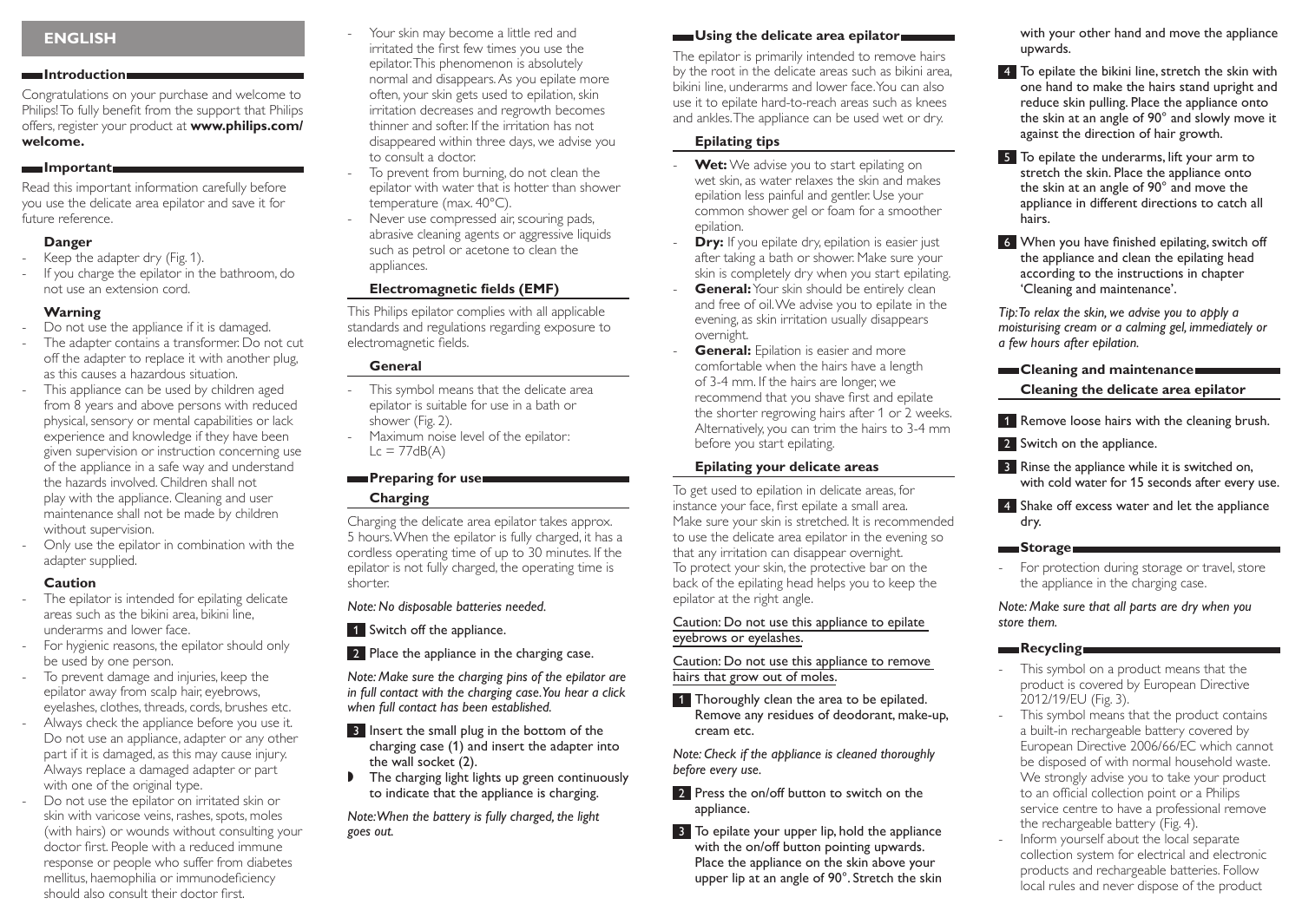and rechargeable batteries with normal household waste. Correct disposal of old products and rechargeable batteries helps prevent negative consequences for the environment and human health.

### **Removing the rechargeable batteries**

Only remove the batteries when they are completely empty to avoid a hazard. Never let the batteries come in contact with metal.

- 1 Make sure the batteries are completely empty.
- 2 Put the device in the freezer for at least 24 hours to make the material brittle.
- **3** Wrap the device in a towel.
- 4 Stamp on it with your foot or use a hammer to break the device.

Caution: Only do this while wearing solid shoes. Attempting this with bare feet could cause injuries.

**5** Take out the batteries and remove the printed circuit boards from the rechargeable batteries with a screwdriver.

Caution: Be careful when using a hammer to avoid a hazard.

### **Troubleshooting**

This chapter summarises the most common problems you could encounter with the appliance. If you are unable to solve the problem with the information below, visit www.philips.com/ support for a list of frequently asked questions or contact the Consumer Care Centre in your country.

| Problem                                            | Possible<br>cause                      | Solution                                                                              |
|----------------------------------------------------|----------------------------------------|---------------------------------------------------------------------------------------|
| The delicate<br>area epilator<br>does not<br>work. | The<br>appliance<br>is not<br>charged. | Charge the<br>appliance. See<br>chapter 'Preparing<br>for use' section<br>'Charging'. |

# **DEUTSCH**

### **Einführung**

Herzlichen Glückwunsch zu Ihrem Kauf und willkommen bei Philips! Um das Kundendienstangebot von Philips vollständig nutzen zu können, sollten Sie Ihr Produkt unter **www.philips.com/welcome** registrieren.

### **Wichtigway**

Lesen Sie diese wichtigen Informationen vor dem Gebrauch des Epilierers für empfindliche Bereiche aufmerksam durch, und bewahren Sie sie für eine spätere Verwendung auf.

### **Gefahr**

- Halten Sie das Ladegerät trocken (Abb. 1).
- Beim Aufladen des Epilierers im Badezimmer sollten Sie kein Verlängerungskabel verwenden.

#### **Warnung**

- Verwenden Sie das Gerät nicht, wenn es beschädigt ist.
- Der Adapter enthält einen Transformator. Ersetzen Sie den Adapter keinesfalls durch einen anderen Stecker, da dies möglicherweise den Benutzer gefährden kann.
- Dieses Gerät kann von Kindern ab 8 Jahren und Personen mit verringerten physischen, sensorischen oder psychischen Fähigkeiten oder Mangel an Erfahrung und Kenntnis verwendet werden, wenn sie bei der Verwendung beaufsichtigt werden oder Anweisung zum sicheren Gebrauch des Geräts erhalten und die Gefahren verstanden haben. Kinder dürfen nicht mit dem Gerät spielen. Die Reinigung und Pflege des Geräts darf von Kindern nicht ohne Aufsicht durchgeführt werden.
- Benutzen Sie den Epilierer nur mit dem mitgelieferten Adapter.

### **Achtung**

- Der Epilierer ist für das Epilieren empfindlicher Bereiche wie die Bikinizone, die Achseln und der untere Teil des Gesichts vorgesehen.
- Aus hygienischen Gründen sollte der Epilierer nur von einer Person verwendet werden.
- Halten Sie den Epilierer fern von Kopfhaar, Wimpern und Augenbrauen sowie von Kleidung, Borsten, Fäden und Kabeln, um Verletzungen und Beschädigungen zu vermeiden.
- Prüfen Sie das Gerät vor jedem Gebrauch. Verwenden Sie das Gerät, den Adapter oder ein anderes Teil nicht, wenn Beschädigungen erkennbar sind, da dies zu Verletzungen führen kann. Ersetzen Sie beschädigte Adapter oder sonstige Teile nur durch Originalteile.
- Verwenden Sie den Epilierer nicht bei Hautreizungen, Krampfadern, Ausschlag, Pickeln, (behaarten) Muttermalen oder Wunden, ohne vorher einen Arzt zu konsultieren. Gleiches gilt für Patienten mit geschwächter Immunabwehr, Diabetes, Hämophilie und Immuninsuffizienz. - Nach den ersten Anwendungen kann Ihre Haut möglicherweise mit Rötungen oder

Reizungen reagieren. Dies ist völlig normal und sollte sich legen, sobald Sie sich an das Epilieren gewöhnt haben und die nachwachsenden Haare feiner und weicher werden. Sollte die Hautirritation nicht innerhalb von 3Tagen wieder abklingen, konsultieren Sie Ihren Arzt.

- Bei der Reinigung des Epilierers darf das Wasser nicht wärmer als normales Duschwasser (max. 40 °C) sein, um Verbrennungen zu vermeiden.
- Benutzen Sie zum Reinigen der Geräte keine Druckluft, Scheuerschwämme und -mittel oder aggressive Flüssigkeiten wie Benzin oder Azeton.

### **Elektromagnetische Felder**

Dieser Philips Epilierer erfüllt sämtliche Normen und Regelungen bezüglich der Exposition in elektromagnetischen Feldern.

### **Allgemeines**

- Dieses Symbol bedeutet, dass der Epilierer für empfindliche Bereiche für die Verwendung im Bad oder unter der Dusche geeignet ist (Abb. 2).
- Maximaler Geräuschpegel des Epilierers:  $Lc = 77$  dB(A).

### **Für den Gebrauch vorbereiten Laden**

Das Aufladen des Epilierers für empfindliche Bereiche dauert ca. 5 Stunden. Wenn der Epilierer vollständig aufgeladen ist, kann er bis zu 30 Minuten schnurlos betrieben werden. Wenn der Epilierer nicht vollständig aufgeladen ist, ist die Betriebszeit kürzer.

### *Hinweis: Keine Batterien erforderlich.*

- **1 Schalten Sie das Gerät aus.**
- 2 Legen Sie das Gerät in die Ladeschale.

*Hinweis: Vergewissern Sie sich, dass die Ladepins des Epilierers vollständig mit der Ladeschale in Kontakt sind. Sie hören ein Klicken, wenn ein vollständiger Kontakt hergestellt ist.*

- **3 Setzen Sie den kleinen Stecker im Boden der** Ladeschale ein (1), und verbinden Sie den Adapter mit der Stromversorgung (2).
- $\triangleright$  Die Ladeanzeige leuchtet durchgehend grün und zeigt an, dass das Gerät aufgeladen wird.

*Hinweis: Wenn der Akku vollständig aufgeladen ist, erlischt die Anzeige.*

### **Den Epilierer für empfindliche Bereiche verwenden**

Der Epilierer ist in erster Linie dafür vorgesehen, Haare in empfindlichen Bereichen wie der Bikinizone, den Achseln und dem unteren Teil des Gesichts mit der Wurzel zu entfernen. Sie können ihn auch verwenden, um schwer erreichbare Stellen wie Knie und Knöchel zu epilieren. Das Gerät kann nass oder trocken verwendet werden.

### **Tipps zum Epilieren**

- **Nass:** Wir empfehlen Ihnen, mit der Epilation auf nasser Haut zu beginnen, da Wasser die Haut entspannt und die Epilation weniger schmerzhaft und sanfter macht. Verwenden Sie Ihr übliches Duschgel oder Ihren üblichen Rasierschaum für eine glattere Epilation.
- **Trocken:** Wenn Sie trocken epilieren, ist das Epilieren nach einem Dusch- oder Vollbad am leichtesten. Achten Sie darauf, dass Ihre Haut vor der Anwendung vollständig trocken ist.
- Allgemein: Ihre Haut sollte vollständig sauber und frei von Öl sein. Wir empfehlen Ihnen, abends zu epilieren, da Hautreizungen in der Regel über Nacht abklingen.
- **Allgemein**: Am angenehmsten und gründlichsten wird die Epilation, wenn die Haare 3 – 4 mm lang sind. Wenn die Haare länger sind, empfehlen wir, dass Sie zunächst rasieren und anschließend nach 1 bis 2 Wochen die nachgewachsenen kürzeren Haare epilieren. Alternativ können Sie die Haare auf 3 – 4 mm kürzen.

### **Empfindliche Bereiche epilieren**

Um sich an das Epilieren von empfindlichen Bereichen, z. B. im Gesicht, zu gewöhnen, epilieren Sie zunächst einen kleinen Bereich. Achten Sie darauf, dass die Haut gestrafft ist. Es wird empfohlen, den Epilierer für empfindliche Bereiche abends zu verwenden, sodass eventuelle Hautreizungen über Nacht abklingen können. Um Ihre Haut zu schonen, hilft der Schutz-Aufsatz an der Rückseite des Epilierkopfs, den Epilierer im rechten Winkel zu halten.

#### Achtung: Verwenden Sie dieses Gerät nicht zum Epilieren von Wimpern und Augenbrauen.

Achtung: Verwenden Sie dieses Gerät nicht zum Entfernen von Haaren, die aus Muttermalen herauswachsen.

1 Reinigen Sie vor der Epilation die betreffende Hautpartie gründlich. Entfernen Sie alle Rückstände von Deodorants, Make-Up, Cremes usw.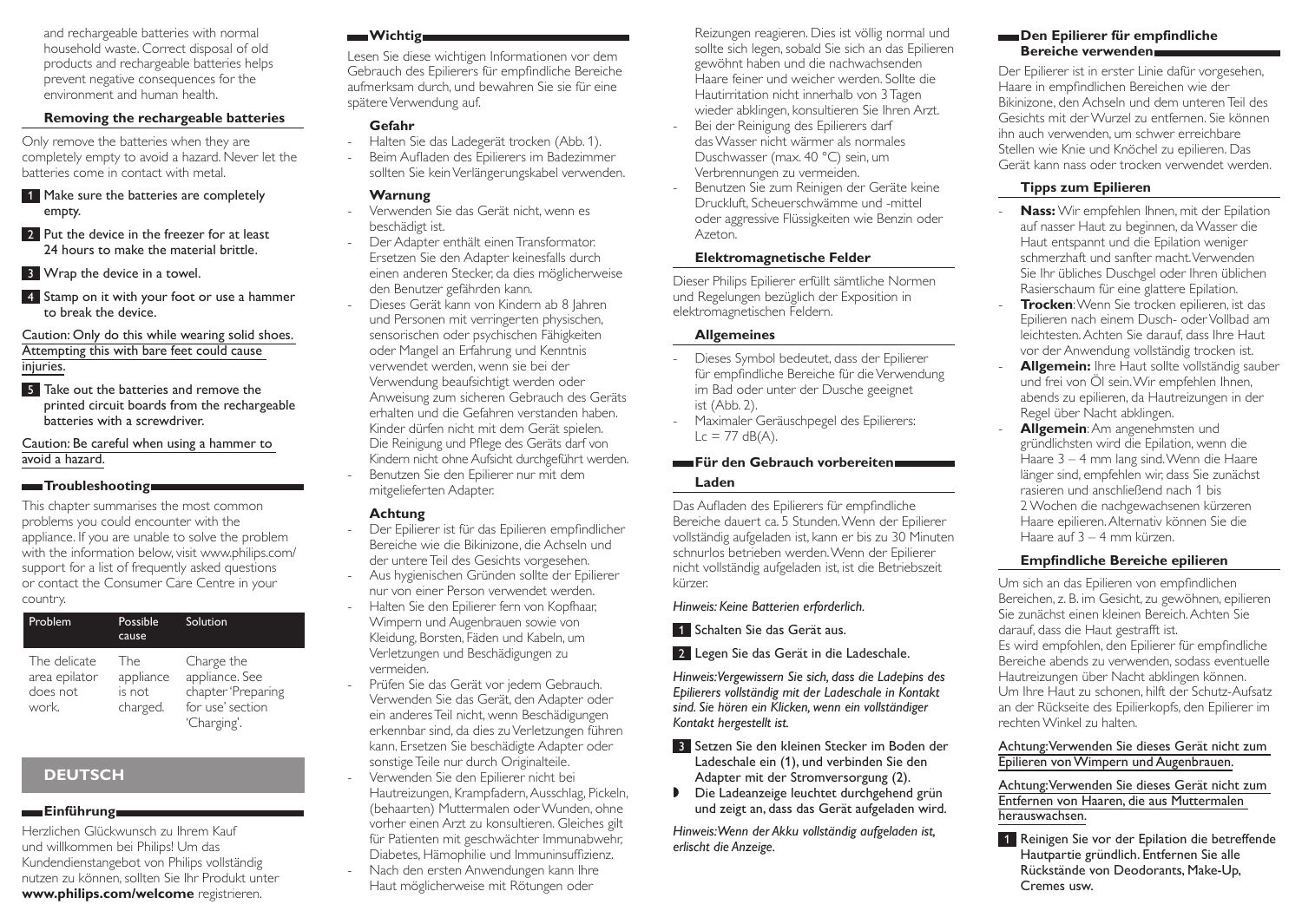*Hinweis: Prüfen Sie vor jedem Gebrauch, dass das Gerät gründlich gereinigt ist.*

- **2** Drücken Sie den Ein-/Ausschalter, um das Gerät einzuschalten.
- **3** Zum Epilieren der Oberlippe halten Sie das Gerät mit dem Ein-/Ausschalter nach oben. Setzen Sie das Gerät in einem Winkel von 90° auf die Haut oberhalb der Oberlippe. Straffen Sie die Haut mit der anderen Hand, und bewegen Sie das Gerät nach oben.
- **4 Zum Epilieren der Bikinizone straffen Sie die** Haut mit einer Hand, damit sich die Haare aufrichten und das Ziehen an der Haut verringert wird. Setzen Sie das Gerät in einem Winkel von 90° auf die Haut, und bewegen Sie es langsam gegen die Haarwuchsrichtung.
- 5 Zum Epilieren der Achselhöhlen heben Sie den Arm, um die Haut zu straffen. Setzen Sie das Gerät in einem Winkel von 90° auf die Haut, und bewegen Sie es in verschiedene Richtungen, um alle Haare zu erfassen.
- 6 Wenn Sie mit dem Epilieren fertig sind, schalten Sie das Gerät aus, und reinigen Sie den Epilierkopf gemäß den Anweisungen im Kapitel "Reinigung und Wartung".

*Tipp: Um die Haut zu beruhigen, empfehlen wir Ihnen, sofort oder ein paar Stunden nach dem Epilieren eine Feuchtigkeitscreme oder ein beruhigendes Gel aufzutragen.* 

### **Reinigung und Wartung**

**Den Epilierer für empfindliche Bereiche reinigen**

- 1 Entfernen Sie lose Haare mit der mitgelieferten Reinigungsbürste.
- **2** Schalten Sie das Gerät ein.
- **3** Spülen Sie das Gerät nach jedem Gebrauch 15 Sekunden lang mit kaltem Wasser ab, während es eingeschaltet ist.
- 4 Schütteln Sie überschüssiges Wasser ab, und lassen Sie das Gerät trocknen.

### **Aufbewahrung**

- Für den Schutz des Geräts während der Aufbewahrung oder Reise bewahren Sie es in der Ladeschale auf.

*Hinweis: Stellen Sie sicher, dass alle Teile trocken sind, bevor Sie sie verstauen.*

# **Recycling**

- Dieses Symbol auf einem Produkt bedeutet, dass für dieses Produkt die Europäische Richtlinie 2012/19/EU gilt (Abb. 3).
- Dieses Symbol bedeutet, dass das Produkt einen integrierten Akku enthält, der von der EU-Richtlinie 2006/66/EG abgedeckt wird und nicht mit dem normalen Hausmüll entsorgt werden kann. Wir empfehlen Ihnen dringend, Ihr Produkt zu einer offiziellen Sammelstelle oder einem Philips Service-Center zu bringen, um den Akku von einem Fachmann entfernen zu lassen (Abb. 4).
- Bitte informieren Sie sich über die örtlichen Bestimmungen zur getrennten Entsorgung von elektrischen und elektronischen Produkten und Akkus. Befolgen Sie die örtlichen Bestimmungen, und entsorgen Sie das Produkt und die Akkus nicht über den normalen Hausmüll. Durch die ordnungsgemäße Entsorgung von Altgeräten und Akkus werden Umwelt und Menschen vor möglichen negativen Folgen geschützt.

### **Den Akku entfernen**

Entnehmen Sie die Akkus erst, wenn sie ganz leer sind, um eine Gefährdung zu vermeiden. Die Akkus dürfen keinesfalls mit Metall in Kontakt kommen.

- 1 Vergewissern Sie sich, dass die Akkus vollständig leer sind.
- **2 Legen Sie das Gerät mindestens 24 Stunden** ins Gefrierfach, um das Material spröde zu machen.
- 3 Wickeln Sie das Gerät in ein Handtuch.
- 4 Treten Sie mit Ihrem Fuß auf das Gerät, oder verwenden Sie einen Hammer, um es zu zerbrechen.

### Achtung: Tragen Sie dabei feste Schuhe. Wenn Sie dies barfuß versuchen, könnten Sie sich verletzen.

5 Nehmen Sie die Akkus heraus, und trennen Sie die Platinen mit einem Schraubenzieher von den Akkus.

### Achtung: Seien Sie vorsichtig beim Verwenden eines Hammers, um Verletzungen zu vermeiden.

### Fehlerbehebung

In diesem Abschnitt sind die häufigsten Probleme zusammengestellt, die mit Ihrem Gerät auftreten können. Sollten Sie ein Problem mithilfe der nachstehenden Informationen nicht beheben können, besuchen Sie unsere Website unter: www.philips.com/support für eine Liste mit häufig gestellten Fragen, oder wenden Sie sich den Kundendienst in Ihrem Land.

| Problem                                                                    | Mögliche<br>Ursache                   | Lösung                                                                                                       |
|----------------------------------------------------------------------------|---------------------------------------|--------------------------------------------------------------------------------------------------------------|
| Der<br>Epilierer für<br>empfindliche<br>Bereiche<br>funktioniert<br>nicht. | Das Gerät<br>ist nicht<br>aufgeladen. | Laden Sie das<br>Gerät auf (siehe<br>Kapitel "Für<br>den Gebrauch<br>vorbereiten",<br>Abschnitt<br>"Laden"). |

# **ΕΛΛΗΝΙΚΑ**

### **Εισαγωγή και**

Συγχαρητήρια για την αγορά σας και καλώς ήρθατε στη Philips! Για να επωφεληθείτε πλήρως από την υποστήριξη που παρέχει η Philips, δηλώστε το προϊόν σας στην ιστοσελίδα **www.philips.com/welcome**.

### **Σημαντικό**

Διαβάστε προσεκτικά αυτές τις σημαντικές πληροφορίες πριν χρησιμοποιήσετε την αποτριχωτική συσκευή για ευαίσθητες περιοχές και φυλάξτε τις για μελλοντική αναφορά.

## **Κίνδυνος**

- Διατηρείτε το τροφοδοτικό στεγνό (Εικ. 1).
- Εάν φορτίζετε την αποτριχωτική συσκευή στο μπάνιο, μην χρησιμοποιείτε καλώδιο επέκτασης.

# **Προειδοποίηση**

- Μην χρησιμοποιείτε τη συσκευή αν έχει υποστεί βλάβη.
- Το τροφοδοτικό περιέχει ένα μετασχηματιστή. Μην κόψετε το βύσμα του τροφοδοτικού για να το αντικαταστήσετε με άλλο, καθώς θα προκληθεί κίνδυνος.
- Αυτή η συσκευή μπορεί να χρησιμοποιηθεί από παιδιά ηλικίας 8 ετών και άνω, καθώς και από άτομα με περιορισμένες σωματικές, αισθητήριες ή διανοητικές ικανότητες ή χωρίς εμπειρία και γνώση, με την προϋπόθεση ότι τη χρησιμοποιούν υπό επίβλεψη ή έχουν λάβει οδηγίες σχετικά με την ασφαλή χρήση της συσκευής και κατανοούν τους ενεχόμενους κινδύνους. Τα παιδιά δεν πρέπει να παίζουν με τη συσκευή. Τα παιδιά δεν πρέπει να καθαρίζουν τη συσκευή ή να εκτελούν διεργασίες συντήρησης χωρίς επίβλεψη.

- Να χρησιμοποιείτε την αποτριχωτική συσκευή μόνο με το παρεχόμενο τροφοδοτικό.

# **Προσοχή**

- Η αποτριχωτική συσκευή προορίζεται για την αποτρίχωση ευαίσθητων περιοχών όπως η περιοχή του μπικίνι, η γραμμή του μπικίνι, οι μασχάλες και το κατώτερο τμήμα του προσώπου.
- Για λόγους υγιεινής, η αποτριχωτική συσκευή θα πρέπει να χρησιμοποιείται μόνο από ένα άτομο.
- Για να αποφύγετε βλάβες και τραυματισμούς, κρατήστε την αποτριχωτική συσκευή μακριά από μαλλιά, φρύδια, βλεφαρίδες, ρούχα, νήματα, καλώδια, βούρτσες κ.λπ.
- Να ελέγχετε πάντα τη συσκευή πριν τη χρησιμοποιήσετε. Μην χρησιμοποιείτε τη συσκευή, το τροφοδοτικό ή οποιοδήποτε άλλο εξάρτημα αν έχει υποστεί φθορά, καθώς μπορεί να προκληθεί τραυματισμός. Να αντικαθιστάτε πάντα τα φθαρμένα τροφοδοτικά ή εξαρτήματα με αντίστοιχα γνήσια.
- Μην χρησιμοποιείτε την αποτριχωτική συσκευή σε ερεθισμένο δέρμα ή σε δέρμα με κιρσούς, εξανθήματα, σπυράκια, κρεατοελιές (με τρίχες) ή πληγές χωρίς να συμβουλευτείτε πρώτα το γιατρό σας. Άτομα με μειωμένη ανοσοαπάντηση ή άτομα που πάσχουν από σακχαρώδη διαβήτη, αιμοφιλία ή ανοσοανεπάρκεια θα πρέπει επίσης να συμβουλεύονται πρώτα το γιατρό τους.
- Το δέρμα σας μπορεί να κοκκινίσει και να ερεθιστεί λίγο τις πρώτες φορές που θα χρησιμοποιήσετε την αποτριχωτική συσκευή. Αυτό το φαινόμενο είναι απόλυτα φυσιολογικό και εξαφανίζεται σύντομα. Καθώς θα χρησιμοποιείτε τη συσκευή πιο συχνά, το δέρμα σας θα συνηθίζει στην αποτρίχωση, οι ερεθισμοί θα μειώνονται και οι τρίχες θα ξαναβγαίνουν πιο λεπτές και απαλές. Αν ο ερεθισμός δεν εξαφανιστεί μέσα σε τρεις μέρες, σας συνιστούμε να ζητήσετε ιατρική συμβουλή.
- Για να αποφύγετε τον κίνδυνο εγκαύματος, μην καθαρίζετε την αποτριχωτική συσκευή με νερό υψηλότερης θερμοκρασίας από αυτήν του ντους (μέγ. 40°C).
- Μην καθαρίζετε ποτέ τις συσκευές με πεπιεσμένο αέρα, συρμάτινα σφουγγαράκια, στιλβωτικά καθαριστικά ή υγρά όπως πετρέλαιο ή ασετόν.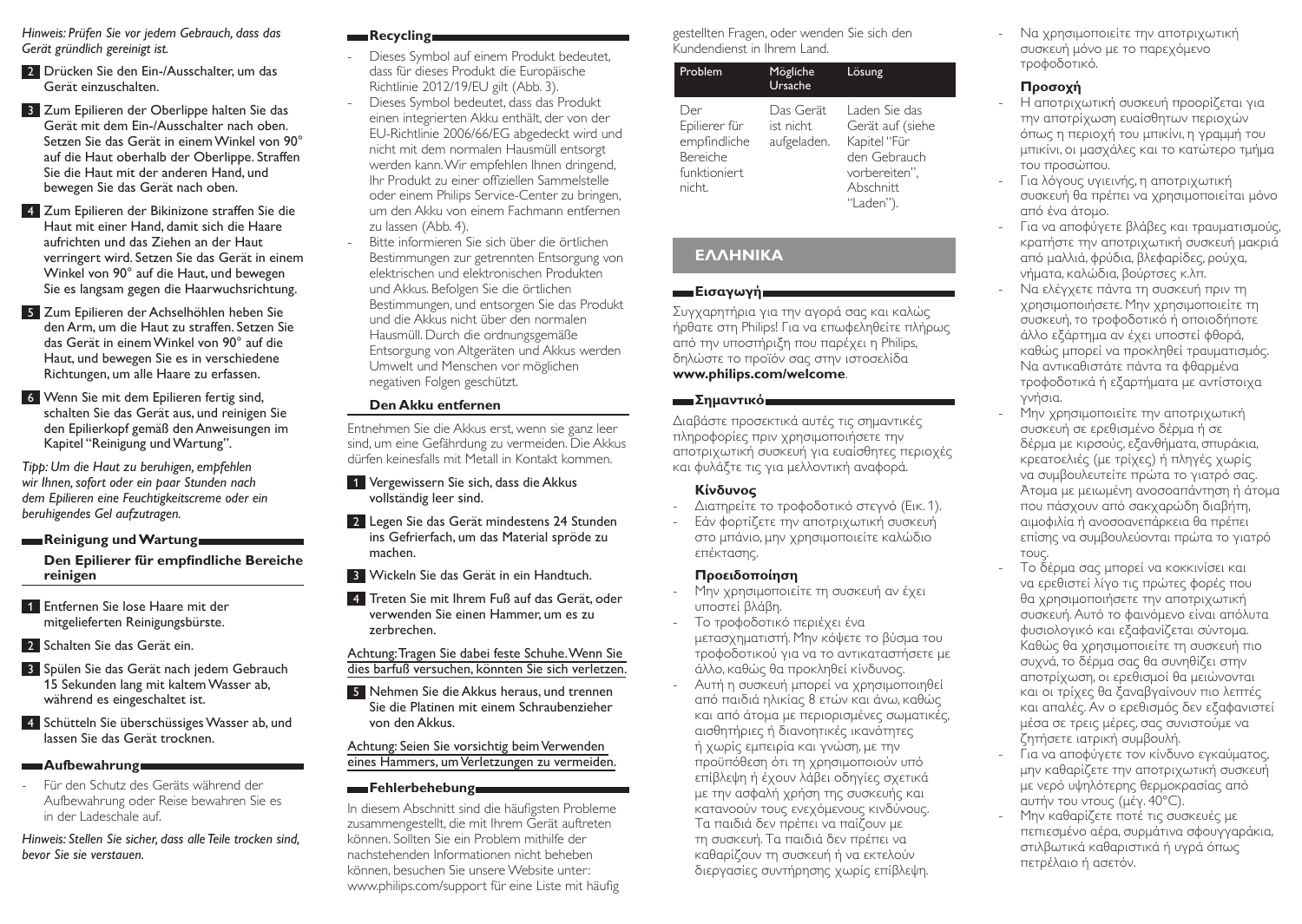# **Ηλεκτρομαγνητικά πεδία (EMF)**

Η συγκεκριμένη αποτριχωτική συσκευή της Philips συμμορφώνεται με όλα τα ισχύοντα πρότυπα και τους κανονισμούς σχετικά με την έκθεση σε ηλεκτρομαγνητικά πεδία.

# **Γενικά**

- Το σύμβολο αυτό σημαίνει ότι η αποτριχωτική συσκευή για ευαίσθητες περιοχές είναι κατάλληλη για χρήση στο μπάνιο ή στο ντους (Εικ. 2).
- Μέγιστο επίπεδο θορύβου της αποτριχωτικής συσκευής: Lc = 77 dB(A)

# **Προετοιμασία για χρήση Φόρτιση**

Η φόρτιση της αποτριχωτικής συσκευής για ευαίσθητες περιοχές διαρκεί περίπου 5 ώρες. Όταν η συσκευή είναι πλήρως φορτισμένη, έχει αυτονομία λειτουργίας έως και 30 λεπτών. Αν η συσκευή δεν είναι πλήρως φορτισμένη, ο χρόνος λειτουργίας είναι μικρότερος.

*Σημείωση: Δεν απαιτούνται μη επαναφορτιζόμενες μπαταρίες.*

- 1 Απενεργοποιήστε τη συσκευή.
- 2 Τοποθετήστε τη συσκευή στη θήκη φόρτισης.

*Σημείωση: Βεβαιωθείτε ότι οι ακροδέκτες φόρτισης της αποτριχωτικής συσκευής είναι σε πλήρη επαφή με τη θήκη φόρτισης. Όταν επιτυγχάνεται πλήρης επαφή, ακούγεται ένα κλικ.*

- 3 Συνδέστε το μικρό βύσμα στο κάτω μέρος της θήκης φόρτισης (1) και συνδέστε το τροφοδοτικό στην πρίζα (2).
- , <sup>Η</sup> λυχνία φόρτισης παραμένει αναμμένη με πράσινο χρώμα, υποδεικνύοντας ότι η συσκευή φορτίζεται.

*Σημείωση: Όταν η μπαταρία φορτιστεί πλήρως, η λυχνία σβήνει.*

### **Χρήση της αποτριχωτικής συσκευής για ευαίσθητες περιοχές**

Η αποτριχωτική συσκευή προορίζεται κυρίως για την αφαίρεση τριχών από τη ρίζα σε ευαίσθητες περιοχές όπως η περιοχή του μπικίνι, η γραμμή του μπικίνι, οι μασχάλες και το κατώτερο τμήμα του προσώπου. Μπορείτε επίσης να τη χρησιμοποιήσετε για να αποτριχώσετε δύσκολες περιοχές, όπως τα γόνατα και οι αστράγαλοι. Μπορείτε να χρησιμοποιείτε τη συσκευή σε υγρό ή στεγνό δέρμα.

# **Συμβουλές αποτρίχωσης**

- **Υγρή αποτρίχωση:** Σας συμβουλεύουμε να ξεκινήσετε την αποτρίχωση σε υγρό δέρμα, καθώς το νερό χαλαρώνει την επιδερμίδα και κάνει την αποτρίχωση λιγότερο επώδυνη και πιο απαλή. Για ακόμα πιο απαλό αποτέλεσμα, χρησιμοποιήστε το συνηθισμένο σας αφρόλουτρο ή αφρό ξυρίσματος.
- **Στεγνή αποτρίχωση**: Στην περίπτωση αυτή, η αποτρίχωση είναι ευκολότερη μετά από ένα μπάνιο ή ντους. Βεβαιωθείτε ότι το δέρμα σας είναι εντελώς στεγνό πριν αρχίσετε την αποτρίχωση.
- **Γενικά:** Το δέρμα σας θα πρέπει να είναι εντελώς καθαρό και χωρίς λιπαρότητα. Σας συμβουλεύουμε να κάνετε αποτρίχωση το βράδυ, καθώς ο ερεθισμός του δέρματος συνήθως εξαφανίζεται κατά τη διάρκεια της νύχτας.
- **Γενικά:** Η αποτρίχωση είναι πιο εύκολη και άνετη όταν οι τρίχες έχουν μήκος 3-4 χιλ. Αν οι τρίχες είναι πιο μακριές, συνιστούμε να ξυριστείτε πρώτα και να κάνετε αποτρίχωση μετά από 1 ή 2 εβδομάδες, όταν οι τρίχες θα είναι πιο κοντές. Εναλλακτικά, μπορείτε να τριμάρετε τις τρίχες σε μήκος 3-4 χιλ πριν ξεκινήσετε την αποτρίχωση.

### **Αποτρίχωση των ευαίσθητων περιοχών**

Για να συνηθίσετε την αποτρίχωση σε ευαίσθητες περιοχές, όπως για παράδειγμα στο πρόσωπό σας, αποτριχώστε πρώτα μια μικρή επιφάνεια. Βεβαιωθείτε ότι το δέρμα σας είναι τεντωμένο. Συνιστάται να χρησιμοποιείτε την αποτριχωτική συσκευή για ευαίσθητες περιοχές το βράδυ, έτσι ώστε οποιοσδήποτε ερεθισμός να υποχωρήσει κατά τη διάρκεια της νύχτας. Για την προστασία του δέρματός σας, η προστατευτική ράβδος στην πίσω πλευρά της αποτριχωτικής κεφαλής σας βοηθά να διατηρείτε την αποτριχωτική συσκευή στη σωστή γωνία.

### Προσοχή: Μην χρησιμοποιείτε τη συσκευή για να αποτριχώσετε φρύδια ή βλεφαρίδες.

Προσοχή: Μην χρησιμοποιείτε τη συσκευή για να αφαιρέσετε τρίχες που βγαίνουν από σπίλους.

1 Καθαρίστε πολύ καλά την περιοχή που θα αποτριχώσετε. Αφαιρέστε τυχόν υπολείμματα αποσμητικού, μακιγιάζ, κρέμας κ.λπ.

*Σημείωση: Βεβαιωθείτε ότι η συσκευή έχει καθαριστεί καλά πριν από κάθε χρήση.*

- 2 Πιέστε το κουμπί ενεργοποίησης/ απενεργοποίησης για να ενεργοποιήσετε τη συσκευή.
- 3 Για να αποτριχώσετε το άνω χείλος, κρατήστε τη συσκευή με το κουμπί ενεργοποίησης/απενεργοποίησης στραμμένο προς τα πάνω. Τοποθετήστε τη συσκευή στο δέρμα πάνω από το άνω χείλος σε γωνία 90°. Τεντώστε το δέρμα με το άλλο σας χέρι και μετακινήστε τη συσκευή προς τα πάνω.
- 4 Για να αποτριχώσετε τη γραμμή του μπικίνι, τεντώστε το δέρμα με το ένα χέρι για να ανασηκωθούν οι τρίχες και να μειώσετε το τράβηγμα του δέρματος. Τοποθετήστε τη συσκευή πάνω στο δέρμα σε γωνία 90° και μετακινήστε την αργά και αντίθετα από τη φορά των τριχών.
- 5 Για να αποτριχώσετε τις μασχάλες, σηκώστε το χέρι σας για να τεντωθεί το δέρμα. Τοποθετήστε τη συσκευή πάνω στο δέρμα σε γωνία 90° και μετακινήστε τη συσκευή προς διαφορετικές κατευθύνσεις για να πιάσετε όλες τις τρίχες.
- 6 Όταν ολοκληρώσετε την αποτρίχωση, απενεργοποιήστε τη συσκευή και καθαρίστε την αποτριχωτική κεφαλή σύμφωνα με τις οδηγίες του κεφαλαίου "Καθαρισμός και συντήρηση".

*Συμβουλή: Για να χαλαρώσει το δέρμα, σας συνιστούμε να το αλείψετε με ενυδατική κρέμα ή ένα χαλαρωτικό τζελ, αμέσως ή λίγες ώρες μετά την αποτρίχωση.* 

**Καθαρισμός και συντήρηση**

### **Καθαρισμός της αποτριχωτικής συσκευής για ευαίσθητες περιοχές**

- 1 Απομακρύνετε τις σκόρπιες τρίχες με το βουρτσάκι καθαρισμού.
- 2 Ενεργοποιήστε τη συσκευή.
- 3 Ενώ η συσκευή είναι ενεργοποιημένη, ξεπλύνετέ τη με κρύο νερό για 15 δευτερόλεπτα μετά από κάθε χρήση.
- 4 Τινάξτε τη συσκευή για να απομακρύνετε το νερό και αφήστε τη να στεγνώσει.

# **Συστήματα αποθήκευσης**

- Για προστασία κατά την αποθήκευση και τα ταξίδια, φυλάξτε τη συσκευή μέσα στη θήκη φόρτισης.

*Σημείωση: Βεβαιωθείτε ότι όλα τα μέρη είναι στεγνά όταν τα αποθηκεύετε.*

### **- Ανακύκλωση**

- Αυτό το σύμβολο δηλώνει ότι το προϊόν καλύπτεται από την Ευρωπαϊκή Οδηγία 2012/19/ΕΚ (Εικ. 3).
- Αυτό το σύμβολο υποδηλώνει ότι το προϊόν περιέχει ενσωματωμένη επαναφορτιζόμενη μπαταρία η οποία καλύπτεται από την Ευρωπαϊκή Οδηγία 2006/66/ΕΚ, γεγονός που σημαίνει ότι δεν μπορεί να απορριφθεί μαζί με τα συνηθισμένα απορρίμματα του σπιτιού σας. Σας συνιστούμε να προσκομίσετε το προϊόν σας σε ένα επίσημο σημείο συλλογής ή σε ένα εξουσιοδοτημένο κέντρο επισκευών της Philips, ώστε η επαναφορτιζόμενη μπαταρία να αφαιρεθεί από κάποιον επαγγελματία (Εικ. 4).
- Ενημερωθείτε για τους τοπικούς κανόνες σχετικά με την ξεχωριστή συλλογή ηλεκτρικών και ηλεκτρονικών προϊόντων και επαναφορτιζόμενων μπαταριών. Τηρείτε τους τοπικούς κανόνες και μην απορρίπτετε ποτέ το προϊόν και τις επαναφορτιζόμενες μπαταρίες μαζί με τα συνηθισμένα οικιακά απορρίμματα. Η σωστή απόρριψη παλιών προϊόντων και μπαταριών συμβάλλει στην αποφυγή αρνητικών επιπτώσεων για το περιβάλλον και την ανθρώπινη υγεία.

### **Αφαίρεση των επαναφορτιζόμενων μπαταριών**

Αφαιρέστε τις μπαταρίες μόνο όταν είναι εντελώς άδειες, προς αποφυγή κινδύνου. Μην αφήνετε ποτέ τις μπαταρίες να έρθουν σε επαφή με μέταλλο.

- 1 Βεβαιωθείτε ότι οι μπαταρίες είναι εντελώς άδειες.
- 2 Τοποθετήστε τη συσκευή στην κατάψυξη για 24 ώρες, ώστε το υλικό να γίνει πιο εύθραυστο.
- 3 Τυλίξτε τη συσκευή σε μια πετσέτα.
- 4 Πατήστε τη με τα πόδια σας ή σπάστε τη με ένα σφυρί.

Προσοχή: Αυτό πρέπει να το κάνετε μόνο φορώντας σταθερά παπούτσια. Εάν το επιχειρήσετε με γυμνά πόδια, ενδέχεται να τραυματιστείτε.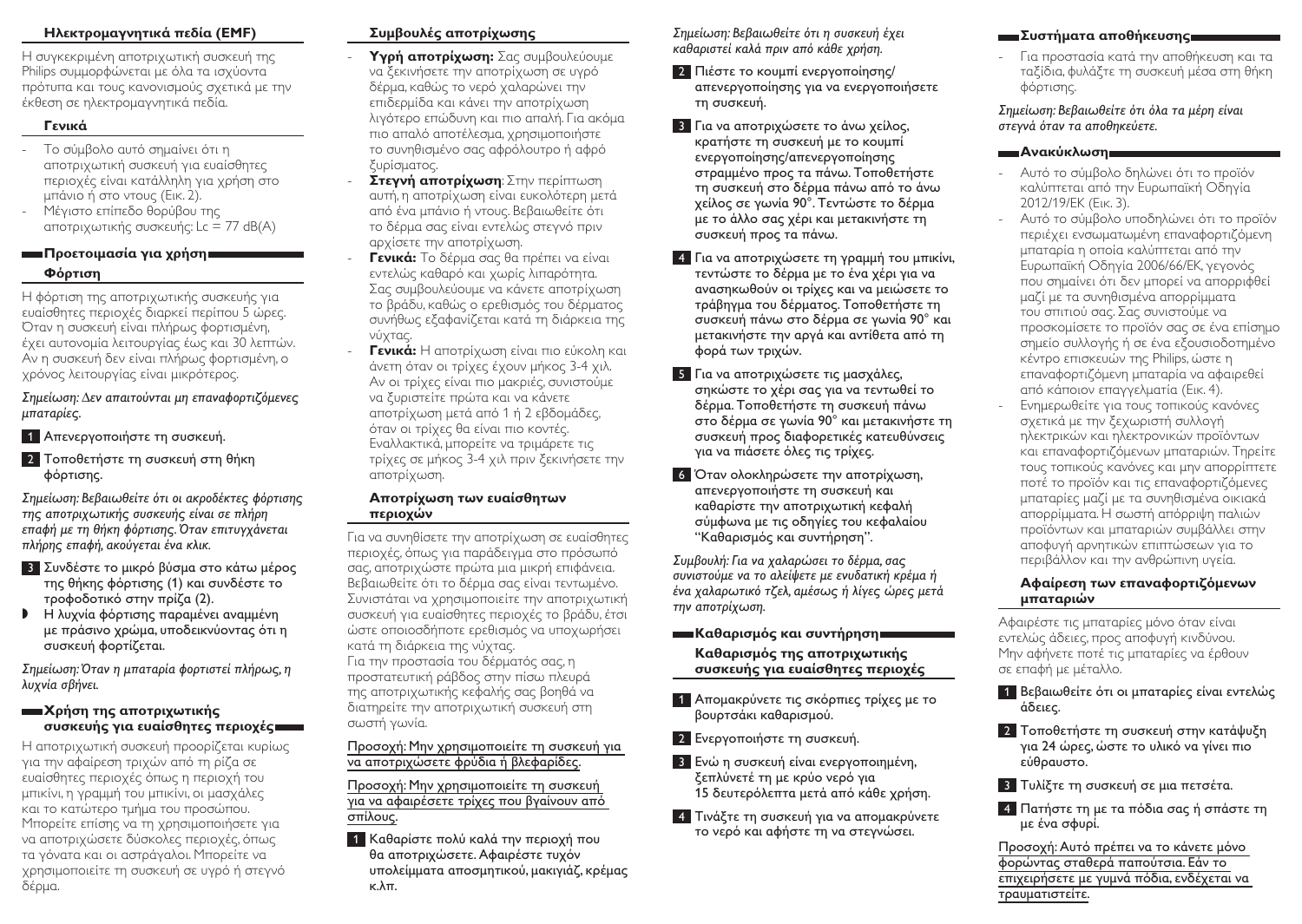5 Αφαιρέστε τις μπαταρίες και απομακρύνετε τις πλακέτες τυπωμένου κυκλώματος από τις επαναφορτιζόμενες μπαταρίες με ένα κατσαβίδι.

Προσοχή: Να χειρίζεστε το σφυρί με μεγάλη προσοχή, ώστε να αποφύγετε τυχόν κινδύνους.

### **Αντιμετώπιση προβλημάτων**

Αυτό το κεφάλαιο συνοψίζει τα πιο συνηθισμένα προβλήματα που μπορεί να αντιμετωπίσετε με τη συσκευή. Αν δεν μπορέσετε να λύσετε το πρόβλημα με τις παρακάτω πληροφορίες, ανατρέξτε στη λίστα συχνών ερωτήσεων στη διεύθυνση www.philips.com/support ή επικοινωνήστε με το Κέντρο Εξυπηρέτησης Καταναλωτών στη χώρα σας.

| Πρόβλημα                                                                      | Πιθανή αιτία                          | Λύση                                                                                                   |
|-------------------------------------------------------------------------------|---------------------------------------|--------------------------------------------------------------------------------------------------------|
| Н<br>αποτριχωτική<br>συσκευή για<br>ευαίσθητες<br>περιοχές δεν<br>λειτουργεί. | Η συσκευή<br>δεν είναι<br>φορτισμένη. | Φορτίστε τη<br>συσκευή. Δείτε<br>το κεφάλαιο<br>''Προετοιμασία<br>για χρήση",<br>ενότητα<br>"Φόρτιση". |

# **ESPAÑOL**

### **Introducción**

Enhorabuena por la compra de este producto y bienvenido a Philips. Para sacar el mayor partido de la asistencia que Philips le ofrece, registre su producto en **www.philips.com/welcome**.

### **Importante**

Antes de usar esta depiladora para zonas sensibles, lea atentamente esta información importante y consérvela por si necesitara consultarla en el futuro

# **Peligro**

- Mantenga el adaptador seco (fig. 1).
- Si carga la depiladora en el cuarto de baño, no use un cable alargador.

## **Advertencia**

- No utilice el aparato si está dañado.
- El adaptador incorpora un transformador. No corte el adaptador para sustituirlo por otra clavija, ya que podría provocar situaciones de peligro.
- Este aparato puede ser usado por niños a partir de 8 años, por personas con su capacidad física, psíquica o sensorial reducida y por quienes no tengan los conocimientos

y la experiencia necesarios, si han sido supervisados o instruidos acerca del uso del aparato de forma segura y siempre que sepan los riesgos que conlleva su uso. No permita que los niños jueguen con el aparato. Los niños no deben llevar a cabo la limpieza ni el mantenimiento a menos que sean supervisados.

- Utilice la depiladora solo con el adaptador que se suministra.

### **Precaución**

- Este aparato está diseñado para la depilación de zonas sensibles como la zona del bikini, la línea del bikini, las axilas y la parte inferior de la cara.
- Por razones de higiene, la depiladora debería ser usada únicamente por una persona.
- Mantenga la depiladora alejada del pelo de la cabeza, las cejas y las pestañas, así como de ropas, hilos, cables, cepillos, etc., con el fin de evitar accidentes y deterioros.
- Compruebe siempre el aparato antes de utilizarlo. No utilice el aparato, el adaptador o cualquier otra pieza si están dañados, ya que podría ocasionar lesiones. Sustituya siempre un adaptador o una pieza dañados con uno del modelo original.
- No utilice la depiladora sobre piel irritada o con venas varicosas, erupciones, manchas, lunares (con pelos) o heridas sin consultar antes a su médico. Las personas con una reducida respuesta inmunológica o personas que padezcan diabetes mellitus, hemofilia o inmunodeficiencia, también deben consultar antes a su médico.
- Las primeras veces que utilice la depiladora la piel puede enrojecerse e irritarse un poco. Este fenómeno es normal y desaparecerá. A medida que vaya depilándose más a menudo, la piel se irá a acostumbrando a la depilación, la irritación disminuirá y el vello que salga de nuevo será cada vez más fino y suave. Si la irritación no desaparece al cabo de tres días, le recomendamos que consulte a su médico.
- Para evitar quemaduras, no limpie la depiladora con agua a una temperatura superior a la de la ducha (máximo 40 °C).
- No utilice nunca aire comprimido, estropajos, agentes abrasivos ni líquidos agresivos, como gasolina o acetona, para limpiar los aparatos.

# **Campos electromagnéticos (CEM)**

Esta depiladora de Philips cumple los estándares y las normativas aplicables sobre exposición a campos electromagnéticos.

### **General**

- Este símbolo significa que la depiladora para zonas sensibles es adecuada para su uso en la bañera o la ducha (fig. 2).
- Nivel de ruido máximo de la depiladora:  $Lc = 77$  dB(A)

### **Preparación para su usol establecer**

# **Carga**

La depiladora para zonas sensibles tarda aproximadamente 5 horas en cargarse. Cuando la depiladora está totalmente cargada, ofrece un tiempo de funcionamiento sin cable de hasta 30 minutos. Si la depiladora no está totalmente cargada, el tiempo de funcionamiento es inferior.

### *Nota: No es necesario utilizar baterías desechables.*

# 1 Apague el aparato.

# 2 Coloque el aparato en el estuche de carga.

*Nota: Asegúrese de que las patillas de carga de la depiladora están totalmente en contacto con el estuche de carga. Oirá un clic cuando estén totalmente en contacto.*

- 3 Inserte la clavija pequeña en la parte inferior del estuche de carga (1) e inserte el adaptador en la toma de corriente (2).
- , El piloto de carga se ilumina en verde de forma continua para indicar que el aparato se está cargando.

*Nota: Cuando la batería está completamente cargada, el piloto se apaga.*

### **Uso de la depiladora para zonas sensibles**

La depiladora se ha diseñado principalmente para eliminar el vello de raíz en zonas sensibles como, por ejemplo, la zona del bikini, la línea del bikini, las axilas y la parte inferior de la cara. También puede utilizarla para depilar zonas de difícil acceso, como las rodillas y los tobillos. El aparato se puede utilizar en seco o en húmedo.

## **Consejos para la depilación**

- **En húmedo:** Si es la primera vez que se depila, le aconsejamos comenzar la depilación con la piel húmeda, ya que el agua relaja la piel y hace que la depilación sea menos dolorosa y más agradable. Utilice gel o espuma de ducha normal para que la depilación resulte más suave.
- **En seco**: Si se depila en seco, resulta más fácil justo después de bañarse o ducharse.

Asegúrese de que su piel esté completamente seca antes de comenzar a depilarse.

- **General:** Para una depilación cómoda, la piel debe estar limpia y sin grasa. Le aconsejamos que se depile por la noche, ya que así cualquier posible irritación desaparecerá durante la noche.
- **General**: La depilación es más sencilla y cómoda cuando el vello tiene una longitud de 3-4 mm. Si la longitud es superior, recomendamos que lo afeite primero y depile el vello más corto cuando está volviendo a crecer después de 1 ó 2 semanas. También puede recortar el vello a 3-4 mm antes de empezar a depilarse.

# **Depilación de zonas sensibles**

Para acostumbrarse a la depilación de zonas sensibles como, por ejemplo, la cara, depile primero una zona pequeña. Asegúrese de que su piel está estirada. Se recomienda utilizar la depiladora para zonas sensibles por la noche para que la irritación pueda desaparecer mientras duerme. Para proteger la piel, la barra protectora de la parte posterior del cabezal depilador le ayuda a mantener la depiladora en el ángulo correcto.

### Precaución: No utilice este aparato para depilar las cejas o las pestañas.

Precaución: No utilice este aparato para eliminar el vello de los lunares.

1 Limpie bien la zona que va a depilar. Elimine todos los restos de desodorante, maquillaje, crema, etc.

*Nota: Compruebe que el aparato está totalmente limpio antes de cada uso.*

- 2 Pulse el botón de encendido/apagado para encender el aparato.
- 3 Para depilar el labio superior, sujete el aparato con el botón de encendido/apagado hacia arriba. Coloque el aparato sobre la piel por encima del labio superior en un ángulo de 90 °. Estire la piel con la otra mano y mueva el aparato hacia arriba.
- 4 Para depilar la línea del bikini, estire la piel con una mano para hacer que el vello se levante y reducir así los tirones. Coloque el aparato sobre la piel formando un ángulo de 90° y muévalo lentamente en dirección contraria a la del crecimiento del vello.
- 5 Para depilar las axilas, levante el brazo para estirar la piel. Coloque el aparato sobre la piel formando un ángulo de 90 ° y muévalo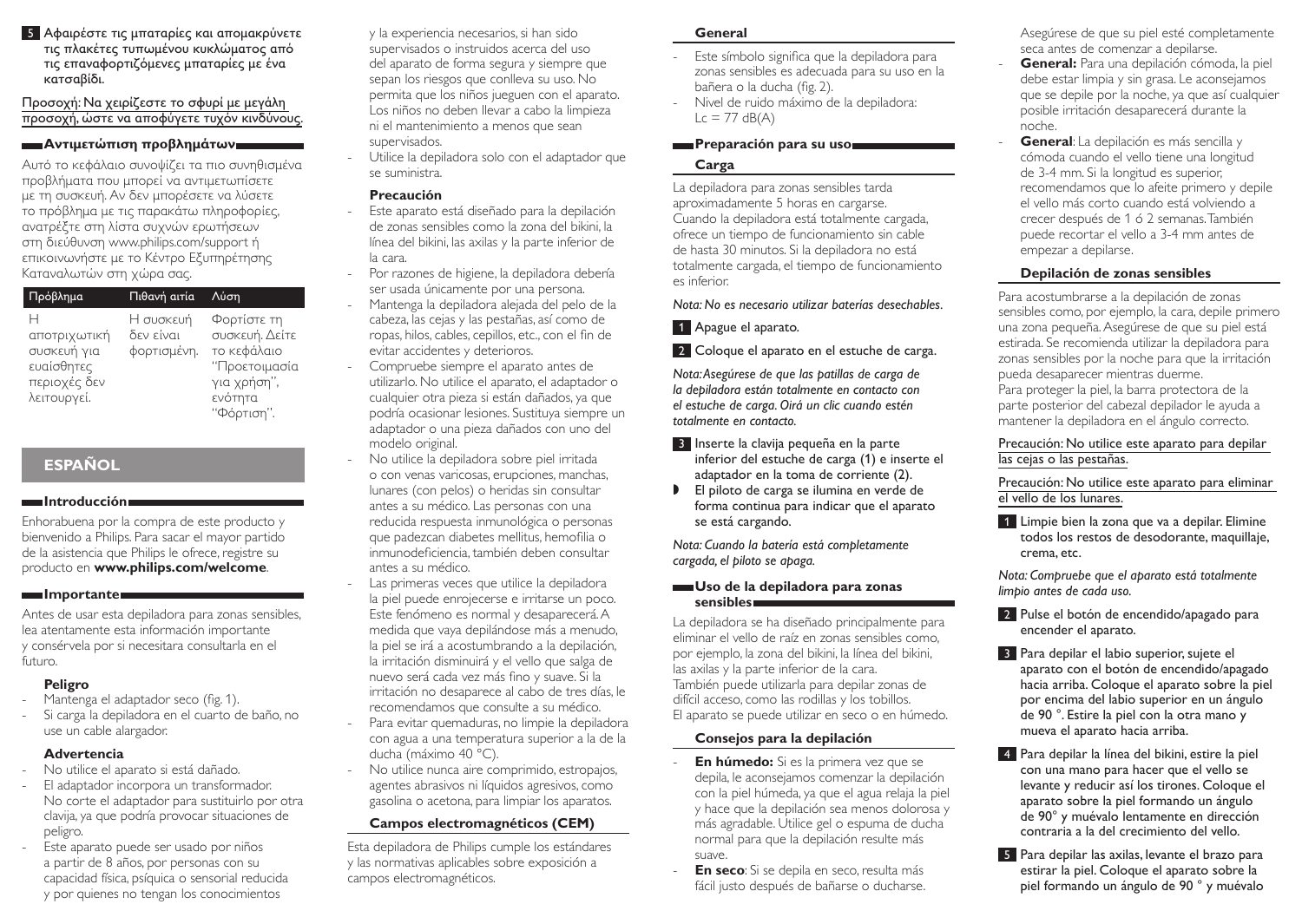en distintas direcciones para atrapar todo el vello.

6 Cuando haya terminado de depilarse, apague el aparato y limpie el cabezal depilador de acuerdo con las instrucciones del capítulo "Limpieza y mantenimiento".

*Consejo: Para relajar la piel, le aconsejamos aplicar una crema hidratante o un gel calmante inmediatamente o unas horas después de la depilación.* 

**Limpieza y mantenimiento**

**Limpieza de la depiladora para zonas sensibles**

- 1 Elimine los pelos sueltos con el cepillo.
- 2 Encienda el aparato.
- 3 Enjuague el aparato mientras está encendido con agua fría durante 15 segundos después de cada uso.
- 4 Sacuda el exceso de agua y deje que el aparato se seque.

#### **Almacenamiento**

Para protegerlo durante los viajes y el almacenamiento, guarde el aparato en el estuche de carga.

*Nota: Asegúrese de que todas las piezas estén secas antes de guardarlas.*

### **Reciclaie**

- Este símbolo en un producto significa que el producto cumple con la directiva europea 2012/19/UE (fig. 3).
- Este símbolo significa que el producto contiene una batería recargable integrada cubierta por la directiva europea 2006/66/CE, que no se debe tirar con la basura normal del hogar. Le recomendamos encarecidamente que lleve el producto a un punto de recogida oficial o a un centro de servicio Philips para que un profesional extraiga la batería recargable (fig. 4). - Infórmese sobre el sistema local de recogida selectiva de baterías recargables y productos eléctricos y electrónicos. Siga la normativa local y no deseche el producto ni la batería recargable con la basura normal del hogar. El correcto desecho de los productos antiguos y las baterías recargables ayuda a evitar consecuencias negativas para el medio ambiente y la salud humana.

### **Cómo extraer la batería recargable**

Extraiga las baterías solo si están completamente descargadas para evitar situaciones de peligro. Nunca deje que las baterías entren en contacto con objetos metálicos.

- 1 Asegúrese de que las baterías están completamente vacías.
- 2 Ponga el dispositivo en el congelador durante al menos 24 horas para que el material sea más frágil.
- 3 Envuelva el dispositivo en una toalla.
- 4 Píselo con el pie o utilice un martillo para romper el dispositivo.

Precaución: Realice este procedimiento sólo con zapatos resistentes. Si lo intenta con los pies descalzos podría producirse lesiones.

5 Quite las baterías y retire los circuitos impresos de las baterías recargables con un destornillador.

Precaución: Tenga cuidado si utiliza un martillo para evitar peligros.

### **Guía de resolución de problemas**

En este capítulo se resumen los problemas más frecuentes que pueden surgir con el aparato. Si no puede resolver el problema con la siguiente información, visite www.philips.com/support para consultar una lista de preguntas más frecuentes o póngase en contacto con el Servicio de Atención al Cliente en su país.

| Problema                                                    | Posible<br>causa                     | Solución                                                                                           |
|-------------------------------------------------------------|--------------------------------------|----------------------------------------------------------------------------------------------------|
| Iа<br>depiladora<br>para zonas<br>sensibles no<br>funciona. | FI<br>aparato<br>no está<br>cargado. | Cargue el aparato.<br>Consulte la sección<br>"Carga" del capítulo<br>"Preparación para su<br>பടറ'' |

# **FRANÇAIS**

### **Introduction**

Félicitations pour votre achat et bienvenue dans l'univers Philips ! Pour profiter pleinement de l'assistance Philips, enregistrez votre produit sur le site Web suivant : **www.philips.com/welcome**.

#### **Important**

Lisez attentivement ces informations importantes avant d'utiliser l'épilateur pour zones sensibles et conservez-les pour un usage ultérieur.

### **Danger**

- Gardez l'adaptateur au sec (fig. 1).
- Si vous chargez l'épilateur dans la salle de bain, n'utilisez pas de rallonge.

### **Avertissement**

- N'utilisez jamais l'appareil s'il est endommagé.
- L'adaptateur contient un transformateur. Pour éviter tout accident, n'essayez pas de remplacer la fiche de l'adaptateur secteur.
- Cet appareil peut être utilisé par des enfants âgés de 8 ans ou plus, des personnes dont les capacités physiques, sensorielles ou intellectuelles sont réduites ou des personnes manquant d'expérience et de connaissances, à condition que ces enfants ou personnes soient sous surveillance ou qu'ils aient reçu des instructions quant à l'utilisation sécurisée de l'appareil et qu'ils aient pris connaissance des dangers encourus. Les enfants ne doivent pas jouer avec l'appareil. Le nettoyage et l'entretien ne doivent pas être réalisés par des enfants sans surveillance.
- Utilisez l'épilateur uniquement avec l'adaptateur fourni.

## **Attention**

- L'épilateur est destiné à l'épilation des zones sensibles, telles que la zone maillot, le maillot, les aisselles et le bas du visage.
- Pour des raisons d'hygiène, l'épilateur doit être utilisé par une seule personne.
- Pour prévenir tout dommage ou blessure, tenez l'épilateur à l'écart de cheveux, de sourcils et de cils, ainsi que de vêtements, fils, câbles, brosses, etc.
- Vérifiez toujours l'appareil avant de l'utiliser. Afin d'éviter tout accident, n'utilisez pas un appareil, un adaptateur ni aucune autre pièce s'ils sont endommagés. Remplacez toujours l'adaptateur ou toute partie endommagée par une pièce du même type.
- N'utilisez pas l'épilateur sans avoir consulté votre médecin si votre peau est irritée ou sur une peau présentant des varices, rougeurs, boutons, grains de beauté (avec pilosité) ou des blessures. Les mêmes recommandations s'appliquent aux personnes ayant une immunité réduite ou souffrant de diabète, d'hémophilie ou d'immunodéficience.
- Lors des premières utilisations, il est possible que la peau rougisse ou s'irrite légèrement.

Il s'agit d'une réaction normale qui disparaîtra. La gêne ressentie au début diminuera progressivement à chaque utilisation. Au fur et à mesure, votre peau s'habituera et la repousse sera plus fine. Cependant, si l'irritation persiste au-delà de trois jours, consultez votre médecin.

- Pour éviter toute brûlure, ne nettoyez pas l'épilateur avec de l'eau dont la température est supérieure à celle de l'eau de votre douche  $(max 40 °C)$
- N'utilisez jamais d'air comprimé, de tampons à récurer, de produits abrasifs ou de détergents agressifs tels que de l'essence ou de l'acétone pour nettoyer les appareils.

### **Champs électromagnétiques (CEM)**

Cet épilateur Philips est conforme à toutes les normes et à tous les règlements applicables relatifs à l'exposition aux champs électromagnétiques.

### **Général**

- Ce symbole signifie que l'épilateur pour zones sensibles convient à une utilisation sous la douche ou dans le bain (fig. 2).
- Niveau sonore maximal de l'épilateur :  $Lc = 77$  dB(A)

### **Avant utilisation**

# **Charge**

La charge de l'épilateur pour zones sensibles dure environ 5 heures. Lorsque l'épilateur est complètement chargé, il dispose d'une autonomie sans fil de 30 minutes environ. Si l'épilateur n'est pas complètement chargé, son autonomie est plus courte.

*Remarque : Aucune pile jetable n'est requise.*

1 Éteignez l'appareil.

2 Placez l'appareil dans le coffret de charge.

*Remarque : Assurez-vous que les broches de charge de l'épilateur sont entièrement en contact avec le coffret de charge. Vous entendez un clic lorsque le contact a bien été établi.*

- 3 Insérez la petite fiche dans le fond du coffret de charge (1) et branchez l'adaptateur sur la prise secteur (2).
- , Le voyant de charge s'allume en vert pour indiquer que l'appareil est en cours de charge.

*Remarque : Lorsque la batterie est complètement chargée, le voyant s'éteint.*